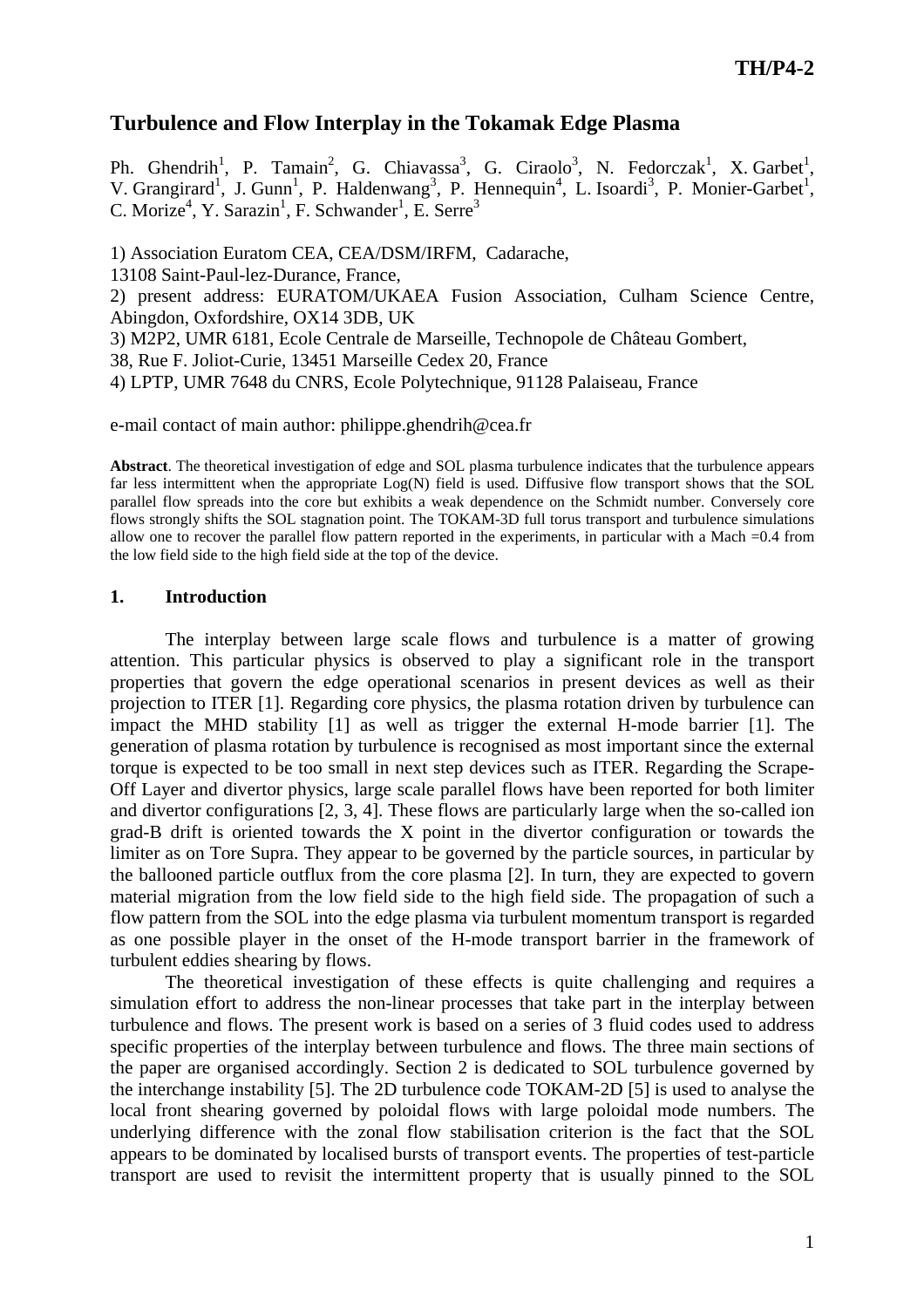turbulence. It is shown that the SOL turbulence is weakly intermittent in the neutral fluid terminology. Rather, it appears to be governed by relaxation events that trigger the bursts of turbulent transport. This shift in understanding is a powerful tool to explain the universal results of SOL turbulence that cover a large variety of magnetic configurations including linear devices that do not exhibit any significant interchange drive. It also offers a natural bridge to the ELMs relaxation events. Last and not least, it is shown that the density structures exchange rapidly particles with the neighbouring plasma since test particles exhibit velocities that are much larger than the density structure itself. This mixing effect is a drive towards thermodynamical equilibrium of the density structure with the SOL background. Section 3 is dedicated to the interaction between open and closed field lines based on a 2D (radial and parallel) transport code with ad-hoc diffusive radial transport for momentum and density [6]. The results are focussed on the velocity imprint from the SOL plasma into the core plasma and its dependence on the magnitude of the diffusive transport of parallel momentum. Finally, the results of the TOKAM-3D code [7], a full torus edge and SOL turbulence and transport code, are presented in Section 4. This simulation work allows one to recover quantitatively the parallel Mach number  $(M<sub>1</sub>)$  flow pattern reported in the experiments and in particular on Tore Supra [2].

### **2. Turbulent Front Propagation and Shearing in the SOL**

 We restrict the analysis to the density at constant temperature in the cold ion limit. In the TOKAM-2D model, the system is governed by two equations, one for the normalised density field *N* and the other for the normalised electric potential  $\phi$ . The flute assumption allows one to reduce the space to x and y respectively the radial and poloidal coordinates. These are normalised to the hybrid Larmor radius  $\rho_s$ ,  $\rho_s^2 = T_e / m_i$  ( $T_e$  is the electron temperature and  $m_i$  is the ion mass ratio), time to the ion cyclotron frequency  $\Omega_i$ . Although very simplified, this system, when flux driven, appears to be generic of SOL transport [5].

$$
\begin{aligned}\n\left(\partial_t + \{\phi\} - D\nabla_\perp^2\right) \text{Log}(N) - D(\nabla_\perp \text{Log}(N))^2 &= -\sigma e^{(\Lambda - \phi)} + S/N \quad (1a) \\
\left(\partial_t + \{\phi\} - \nu \nabla_\perp^2\right) \nabla_\perp^2 \phi + g \partial_\nu \text{Log}(N) &= \sigma \left(1 - e^{(\Lambda - \phi)}\right) \quad (1b)\n\end{aligned}
$$

In this system the bracket term  $\{\phi\}$ *f* stands for the Poisson bracket between  $\phi$  and *f*, and represents the  $E \times B$  convection. In this set of equation, we have made full use of the fact that the Vlasov equation in homogeneous with respect to the distribution function (the distribution function can be multiplied by any constant with no change of the equation). Accordingly, most of the terms in Eq. (1) depend on *Log*(*N*). Consequently, the suitable representation of the density field is *Log*(*N*) whenever collisions or specific source terms are not dominant. This property leads us to reconsider the strongly skewed density PDFs previously published [5] to much more Gaussian PDFs when  $Log(N)$  is considered. In particular, the PDFs of the two active fields, namely  $Log(N)$  and  $\phi$ , are then comparable, Fig. 1. In that framework, edge plasma turbulence appears to be less specific when compared to neutral fluid turbulence. A more in depth comparison between neutral fluid turbulence and SOL turbulence is addressed in [Morize]. It appears that edge plasma turbulence differs from homogeneous neutral fluid turbulence due to the occurrence of relaxation processes that are characteristic of these flux driven systems. Each relaxation process generates over-dense and sub-dense structures coupled to electrostatic dipoles that propagate ballistically in the SOL. We refer to these bursts of turbulence as fronts.

Of interest for the transport properties of these fronts is the exchange with the SOL background. Indeed, it can be noticed that the  $E \times B$  velocity within the front of the order of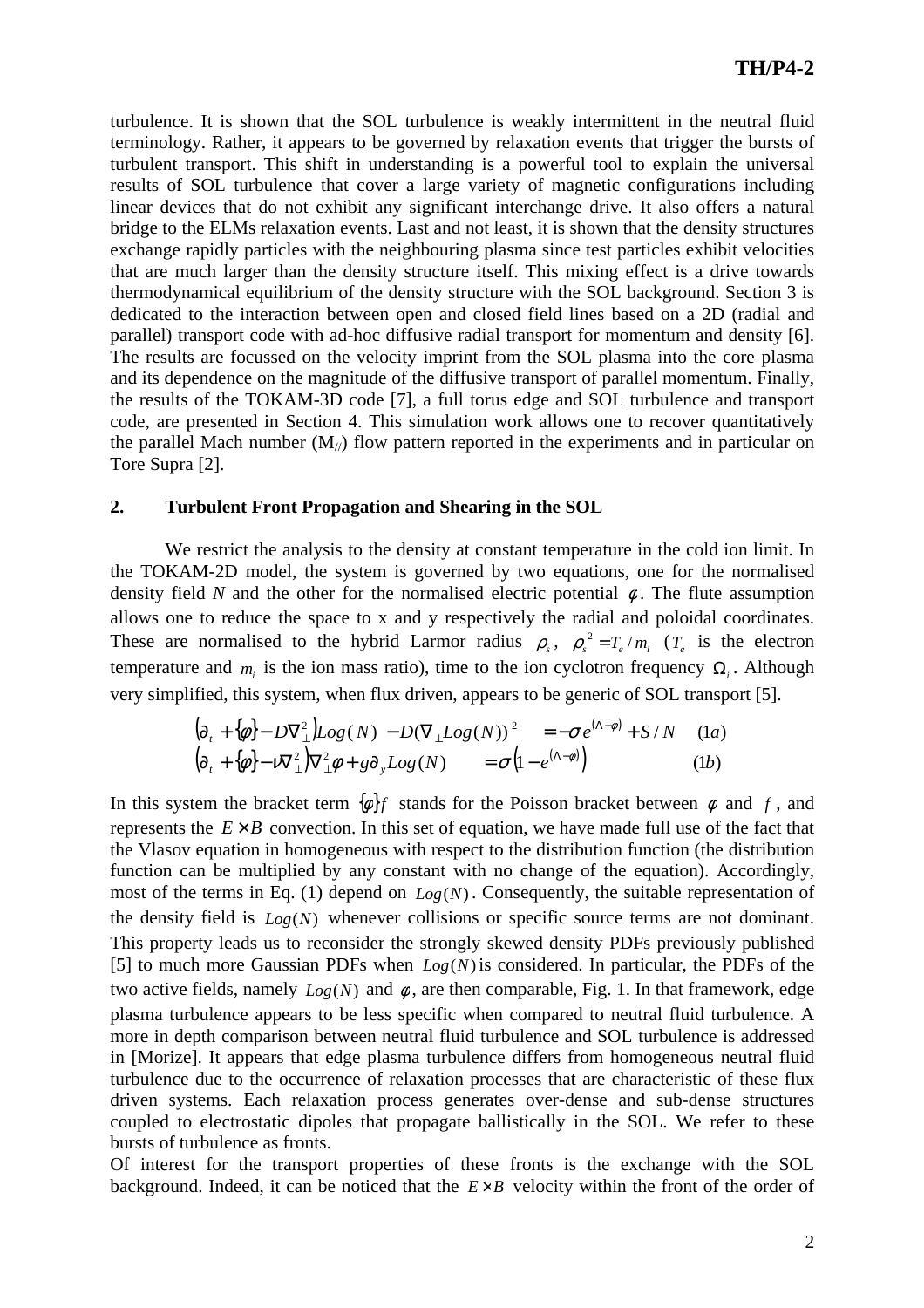$0.06 c<sub>s</sub>$  is a about a factor 2 larger than that of the front motion. The calculation with test particles exemplifies the relative motion of the front and the test particles. The particles are initiated randomly within the density structure and then move according to the Hamiltonian dynamics leading to the  $E \times B$  velocity. Particles rapidly catch-up the forefront and then are ejected poloidally. The typical life time of the test particles within the overdense front is  $\Omega_i \tau_{\text{life}} \approx 10^3$  thus comparable to the time required to cover the extent of the front  $\approx 30 \rho_s$  at the relative velocity  $\approx 0.03c_s$ . This property is important to analyse the transport properties of these fronts. Indeed, the rapid test particle mixing on times shorter than the front lifetime leads to some thermodynamical equilibrium between the front and the SOL background, The content of the front in the far SOL will thus differ from the content of the front where it is generated, thus reducing the impact of these events on impurity transport or prompt energy deposition via the front propagation from the separatrix to the chamber wall. Shearing by local poloidal flows strongly enhances this mixing property since these flows induce elliptic points with positive exponentiation factors in the Hamiltonian *E* × *B* motion, as addressed in the following.



*FIG 1: Probability Distribution Function of the density Log*(*N*)*, blue curve, and electric potential* φ *, black curve versus the deviation normalised by the standard deviation* <sup>σ</sup> *. The red curve is the Gaussian computed with the normalised deviation.*

Following the Rapid Distortion Theory [pope], let us decouple the evolution of the density front from that of the electric potential and impose  $\Lambda$  as two superimposed structures,  $\Lambda_s(y) = -\phi_s \sin(ky)$  and  $\Lambda_z(x) = \phi_z \exp(-(x - x_z)^2 / (2\Delta_z^2))$ . In this approach, the motion of the structure is fully governed by the  $E \times B$  drift. The s subscript refers to streamer while the z subscript refers to zonal although the imposed electric potential does not originate from those basic mechanisms. Minimising the parallel current outflow in Eq. (1b) ensures that  $\langle \phi \rangle = \Lambda_s + \Lambda_z$ . The Poisson bracket term in Eq. (1a) then governs the convection of the density field. It combines therefore the radial convection by  $\Lambda_{\nu}(y)$  with wave vector *k* and a velocity shear layer with poloidal convection localised at  $x = x_z$  with an extent  $\Delta_z$ :  $\dot{x} = V_{Ex}$ ,  $\dot{y} = V_{E_y}$  hence  $\dot{x} = -\partial_y \phi = -\partial_y \Lambda_s$  and  $\dot{y} = \partial_x \phi = \partial_x \Lambda_z$ . In the region  $|x - x_z| \gg \Delta_z$ , the motion of the density structure is governed by the radial velocity  $V_{Ex} = k\phi_s \cos(ky)$ ,  $V_{Ex} \approx k\phi_s$  when  $ky \ll 1$ . Let us consider a circular density structure such that  $t = 0$ ,  $x_0^2 + y_0^2 = \Delta_0^2$  with  $k\Delta_0 \ll 1$ . This structure will drift towards the shear layer at constant velocity and without changing shape. Upon reaching the shear layer the density structure will be distorted, but this effect will take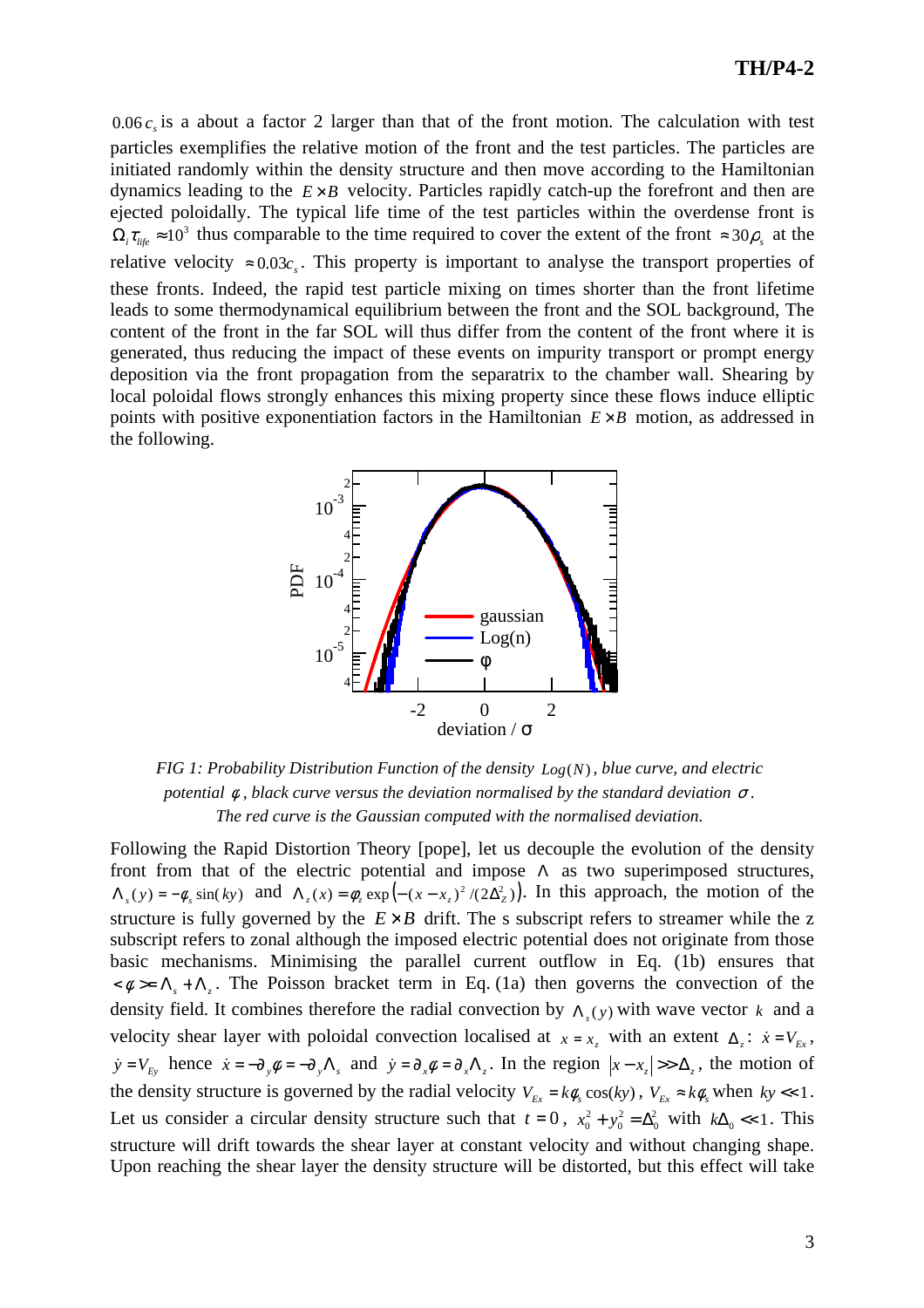place at constant electric potential determined by the initial condition. Indeed, according to the Hamiltonian equations of motion, the potential  $\phi$  is conserved as well as the surface of the density structure. Provided  $|ky| < \pi/2$ , one then obtains:  $y = y_0 + \Delta y \cdot \exp(-(x - x_z)^2/(2\Delta_z^2))$  with  $\Delta y = \phi_z / (k\phi_s)$  and  $x = x_0 + (k\phi_s)t$  together with  $(x - (k\phi_s)t)^2 + (y - \Delta y \cdot \exp(-(x - x_z)^2 / (2\Delta_z^2)))^2 = \Delta_0^2$ . The conservation property then ensures that if  $\phi_z \ge \phi_s$ , no elliptic point is formed in the equipotentials and the shear layer cannot be crossed thus leading to a strong transport barrier. Let us consider the stopping capability of a shear layer in the case of a weaker transport barrier. The effect of the shear layer is analysed in the case of a circular density structure initialised in a linear shear layer with constant poloidal velocity  $V_z$ , and constant velocity shearing rate  $1/\tau_z = dV_z/dx$ . With these assumptions one obtains the time dependent shape of the density structure  $x^2 + (y - V_z t - xt / \tau_z)^2 = \Delta_0^2$ . Defining the poloidal extent of the structure  $\Delta$ <sup>*y*</sup> as half the distance between the two points with derivative  $dy/dx = 0$ , one obtains  $(\Delta_{v}/\Delta_{0})^{2} = 1 + (t/\tau_{z})^{2}$  $(\Delta_y / \Delta_0)^2 = 1 + (t / \tau_z)^2$  that allows one to estimate the half radial extent from the surface conservation taken as  $\Delta_x \Delta_y = \Delta_0^2$ . Thus, as the poloidal extent of the density structure is increased, the radial gradient,  $\approx \delta n / \Delta_{x}$ , where  $\delta n$  is the magnitude of the density front, is also increased. These geometrical properties will therefore boost the diffusion process so that the net particle outflux, of the order of  $D\delta nL_{/}/\Delta_{\chi}$  where  $L_{/}//N_{\chi}$  is the parallel elongation of the front, will govern the decrease of the number of particles within the density contour  $\partial_t (\delta n L/\Delta_0^2)$ . Combining these expressions, one finds that the density within the contour will decay exponentially,  $\delta n(t) = \delta n_0 \exp(-t/\tau_d - t^3/(3\tau_s^3)),$  $\delta n(t) = \delta n_0 \exp(-t/\tau_d - t^3/(3\tau_p^3))$ , where the diffusive time scale is  $\tau_d = \Delta_0^2/D$  and  $\tau_D$ , the Dupree time is  $\tau_D = (\tau_d \tau_z^2)^{1/3}$  $\tau_D = (\tau_d \tau_z^2)^{1/3}$ . The thinning of the structure by the shearing effects governs the enhanced diffusive outflux and leads to the Dupree time. Given the values of the parameters chosen for the simulations, one finds  $\tau_D / \tau_d \approx 1/20$ . In the turbulent self-organised case with shear layers generated in the wake of prior fronts, one finds that the poloidal and radial Mach numbers are comparable, typically in the range of 0.03 and , the Dupree time of the order of  $\tau_p \Omega$ <sub>i</sub> ≈ 1500, so that one finds that the poloidal distance covered by the density structure before its collapse is  $L_p = \tau_p M_\theta$ ,  $L_p \approx 45 \rho_s$ , given the typical turbulence wave length  $k_{\theta} \rho_{s} \approx 0.3$ , one finds that the required wave vector required for effective shearing is  $K_{\theta} \rho_s \approx 0.06$ .

# **3. 2D Diffusive Spreading of SOL and Edge Flows**

 A 2D transport model is used to investigate the issue of flow spreading between the open and closed field lines. The limiter particle loss, with the standard Bohm boundary conditions, balances a source of particles due to a prescribed particle influx at the core boundary. Cross-field transport is assumed to be homogeneous diffusion with particle diffusion coefficient  $D_{\perp}$  and momentum diffusion  $v_{\perp}$ . The considered 2D geometry is the (*r*,*s*) plane where *s* is the curvilinear abscissa along the magnetic field. The core region is assumed periodic in *s* with  $L_{\text{M}}$  the total length. The SOL region has a similar parallel scale (the limiter has a vanishing extent along *s* ). This 2D model allows one to address the issue of flow spreading as well as to investigate the discontinuities at the edge/SOL interface, for instance the occurrence of Kelvin-Helmholtz instabilities at the limiter head. Assuming constant temperature as in the previous model, the two fields that are considered here are thus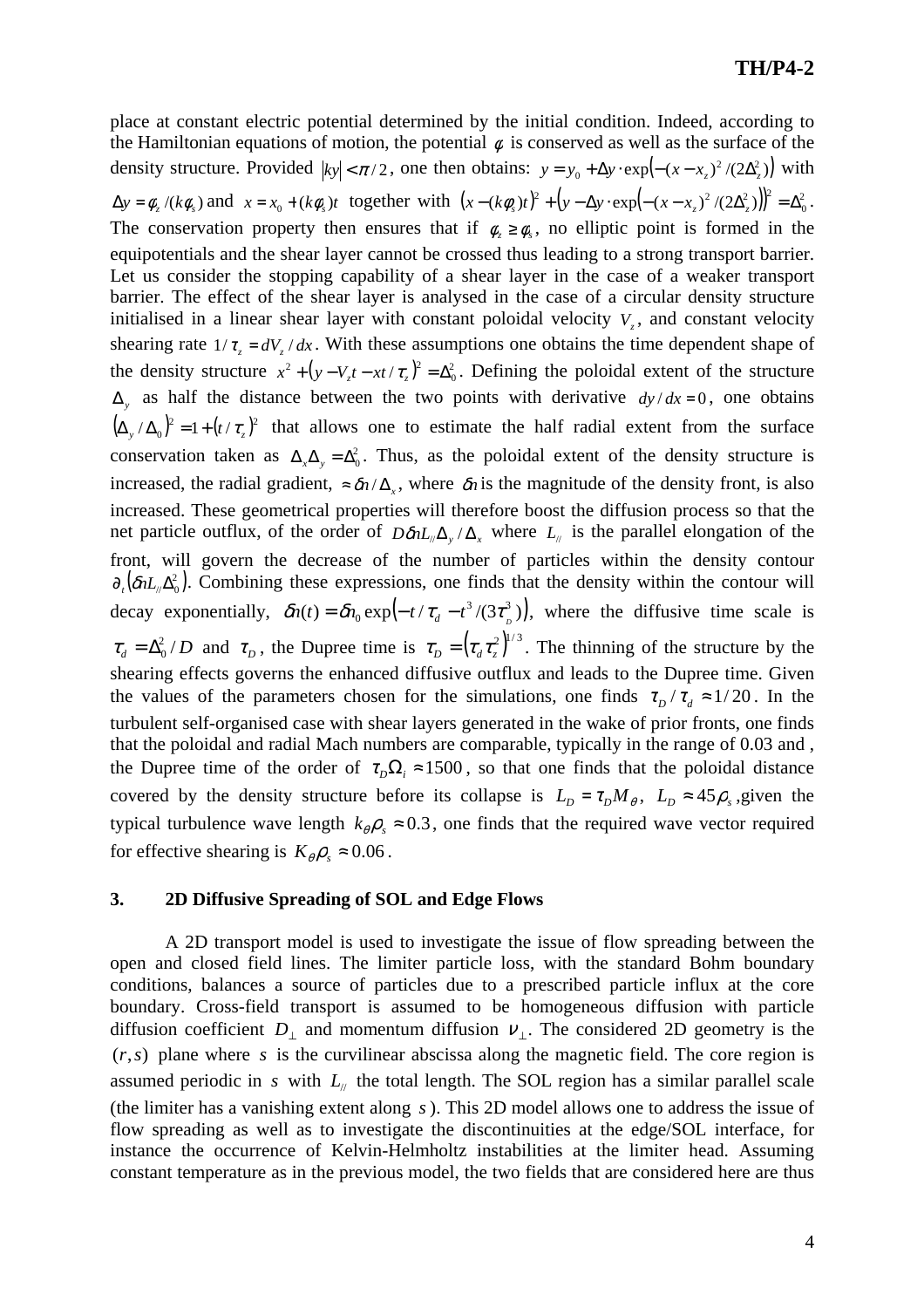the density *n* and the parallel Mach number  $M_{\nu}$ . The two coupled equations depend on the sound velocity  $c_s^2 = (T_e + T_i)/m_i$  and have the form of the density and momentum balance equations.

$$
\partial_{t} n + M_{\parallel} c_{s} \partial_{s} n - \partial_{r} (D_{\perp} \partial_{r} n) + n c_{s} \partial_{s} M_{\parallel} = 0
$$
\n
$$
\partial_{t} (n M_{\parallel}) + M_{\parallel} c_{s} \partial_{s} (n M_{\parallel}) - \partial_{r} (v_{\perp} \partial_{r} (n M_{\parallel})) + n M_{\parallel} c_{s} \partial_{s} M_{\parallel} + c_{s} \partial_{s} n = 0
$$
\n(2*b*)

For steady state conditions and with  $v_{\perp} = 0$ , the second equation takes the form  $\partial_s \Pi = 0$ , where  $\Pi$  is the total pressure  $\Pi = n(T_e + T_i)(1 + M_i^2)$ . Departure from the parallel conservation of  $\Pi$  in steady state solutions is therefore a consequence of the transverse momentum transport governed by  $v_{\perp}$ . In this analysis, we focus our attention on the spreading properties of the flows, keeping as much as possible the density field constant. To that purpose we normalise time to  $\tau_{\parallel} = L_{\parallel}/c_s$ , parallel scales to *L*<sub>//</sub> and transverse scales to the particle diffusive scale  $\lambda^2 = D\tau_{\mu}$ . The parallel flow velocity is implicitly normalised to  $c_s$ yielding  $M_{\nu}$ . As in Section 2, the system is homogeneous with respect to *n* and  $Log(n)$ would have been a more appropriate normalised field. The normalised equations in slab geometry with  $t = \tau_{\nu} \tau$ ,  $s = L_{\nu} z$  and  $r = \lambda x$  are then:

$$
\partial_{\tau} n + M_{\parallel} \partial_{z} n - \partial_{x}^{2} n + n \partial_{z} M_{\parallel} = 0
$$
\n
$$
\partial_{\tau} (n M_{\parallel}) + M_{\parallel} \partial_{z} (n M_{\parallel}) - S_{c} \partial_{x}^{2} (n M_{\parallel}) + n M_{\parallel} \partial_{z} M_{\parallel} + \partial_{z} n = 0
$$
\n(2*b*)

This equation only depends on one control parameter, namely the Schmidt number  $S_c = v_\perp / D_\perp$ . The other control parameters are related to the geometry, namely the aspect ratio  $A = \delta_{SOL}/L_{\text{max}}$ , the normalised SOL width  $\Delta_{SOL} = \delta_{SOL}/\lambda$ , the normalised edge width  $\Delta_{edge} = \delta_{edge} / \lambda$  and those related to the boundary conditions, the Mach number at the limiter, formally set by the Bohm boundary conditions,  $M_{\ell}^2 = 1$ , the Mach number at the core edge boundary  $M_{core}$  as well as the particle influx from the core,  $\Gamma_{core} = \partial_x n \vert_{core}$ . At the wall boundary less relevant conditions are applied,  $\partial_x n|_{wall} = 0$  and  $\partial_x (nM)_{full} = 0$ . In the limit  $\Delta_{SOL}$  >>1, and *A* >>1 these boundary conditions have little impact on the solution. Furthermore, the magnitude of the density is determined by the core influx and the space dependence of the steady state solution is therefore prescribed but for the effect of the coupling to the Mach number through the term  $\partial_z(nM_{\ell})$ . The coupling of the edge plasma parallel convection to the SOL parallel convection is readily observed, see Fig. 2. The maximum of the Mach number induced in the edge plasma decays radially. Furthermore, when considering the parallel dependence, one finds an increase from the stagnation point  $z = 0$  where  $M_{\nu} = 0$  to a maximum  $(z_{\text{max}}, M_{\text{max}})$  value and then decays back to  $M_{\nu} = 0$  at  $z = 1$ . The decay of the value  $M_{\text{max}}$  as the radius is reduced from the limiter radius  $x = 0$ towards the core  $x = -5$  is very sharp in the vicinity of the last closed flux surface and then more gradual. One can also observe that the parallel position of the maximum,  $z_{\text{max}}$ , is shifted away from the limiter position as the radius is decreased. The complex behaviour associated to the diffusion of the plasma momentum from the SOL to the core plasma is still under investigation. It also appears that in the present simulations, the variation of the Schmidt number  $S_c$  does not strongly modify either the density field or the parallel velocity field.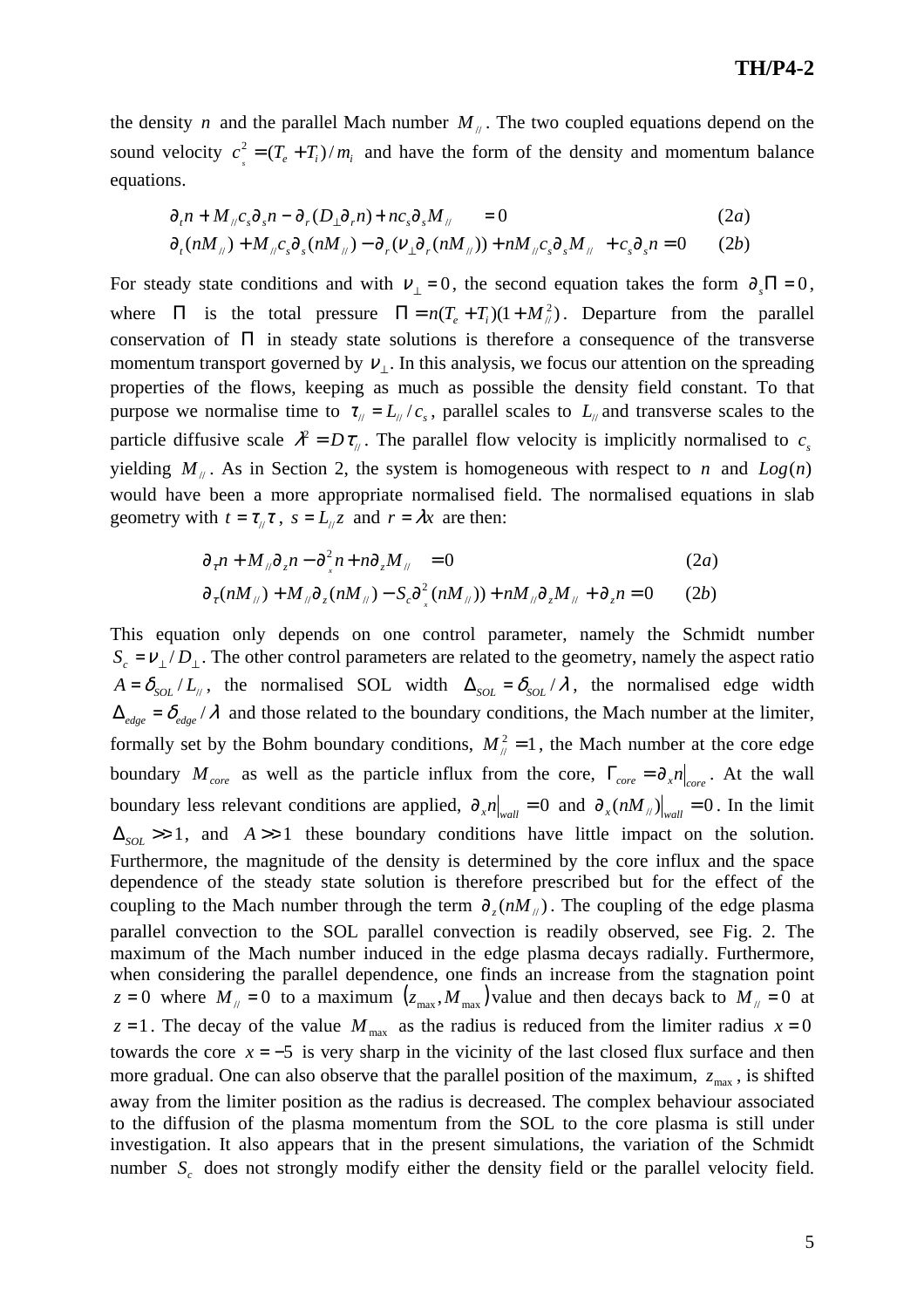Conversely, imposing a given flow at the core boundary,  $M_{core} = 0.3$  governs a strong asymmetry of the SOL, and, similarly to the Mach probe theory, a density imbalance between both sides of the limiter. Such an imbalance will also drive an imbalance in the energy flux to the limiter, a feature that routinely is reported in the experiments.



*FIG. 2: Parallel profiles of velocity for*  $\Delta_{\text{SOL}} = 5$ ,  $S_c = 1$  *at different radii within the edge, x* = −5 *(blue), x* = −4 *(red), x* = −3 *(green), x* = −2 *(pink), x* = −1 *(black).* 

#### **4. SOL and Edge Flow in Full Torus Simulations with the Code TOKAM-3D**

 The TOKAM-3D model discussed here is based on the equations for the density, the parallel Mach number and the vorticity at constant electron and ion temperature. The magnetic geometry is cylindrical but with varying magnitude of the magnetic field as in a torus. The normalised equations are then

$$
LN + BN\nabla_{\theta}\left(\frac{M_{\theta}}{B}\right) - B\nabla_{\theta}\left(\frac{J_{\theta}}{B}\right) + BT_{e}\left\{\frac{1}{B^{2}}\right\}N - BN\left\{\frac{1}{B^{2}}\right\}\phi = S_{N}
$$
(3a)  

$$
LM_{\theta} + \frac{T_{e} + T_{i}}{N}\nabla_{\theta}N
$$

$$
= S_{M} - \frac{M_{\theta}}{N}S_{N}
$$
(3b)  

$$
LW - \frac{B^{3}}{N}\nabla_{\theta}\left(\frac{J_{\theta}}{B}\right) + \frac{B^{3}(T_{e} + T_{i})}{N}\left\{\frac{1}{B^{2}}\right\}N = 0
$$
(3c)

$$
L = \partial_t + M_{\text{u}} \nabla_{\text{u}} + {\phi} - D_{\text{u}} \nabla_{\text{u}}^2 \quad ; \quad W = \nabla_{\text{u}}^2 \phi + \frac{T_i}{N} \nabla_{\text{u}}^2 N \quad ; \quad \eta N J_{\text{u}} = T_e \nabla_{\text{u}} N - N \nabla_{\text{u}} \phi
$$

For the sake of simplicity the same linear operator *L* is introduced although in practice different diffusion operators can be considered hence leading to different operators L. As in the previous section one considers here constant ion and electron temperature. Within respect to the previous systems the new important terms are related to the magnetic field curvature, encountered for by the Poisson bracket operator  $\{1/B^2\}$  and to the electric current. Similar boundary conditions to the previous sections are used and buffer regions with enhanced diffusion are introduced at the boundaries to suppress the turbulent fluctuations at the boundaries. As in Section 2, the simulation domain is an edge annulus, typically from  $r/a = 0.5$  to  $r/a = 1.5$ , hence comprising the edge and SOL plasma, in full torus. The code can be operated in the turbulent regime with small  $D_{\perp}$  as well as in transport regime with large ad-hoc *D*<sub>⊥</sub>. The code is first run with large ad-hoc diffusion terms. In such a regime, all instabilities are damped and axisymmetric equilibriums are reached with the appropriate large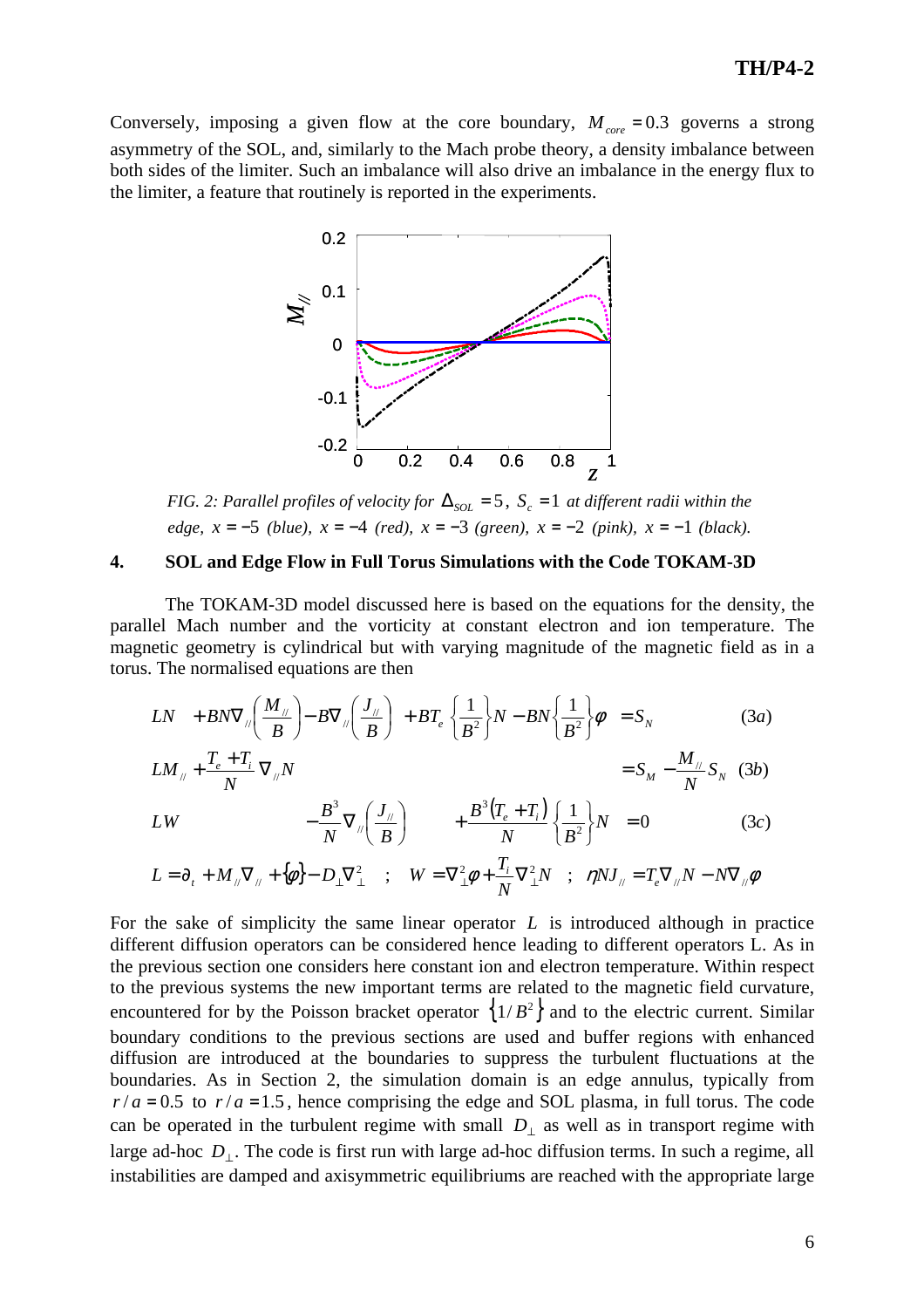scale flows and currents. We refer to these regimes as neo-classical transport regimes. Let us consider such a neoclassical regime with  $D_{\perp} = 0.2$ , the location of the limiter being at the bottom,  $\theta = 0$ , with ion  $\nabla B$  drift oriented downwards. In such a regime, one recovers the characteristic parallel Mach number poloidal variation as reported experimentally [2], Fig. 3.



*FIG. 3: poloidal cut of the parallel Mach number with diffusive transport, right hand side, and poloidal variation in the SOL at r/a = 1.07, left hand side.* 

At the top of the device  $(\theta = \pi)$ , the large values of  $M_{\text{M}}$  are located in the SOL with a maximum reaching  $M_{\parallel} = 0.2$ . The occurrence of such flows is not therefore completely related to poloidally asymmetric radial fluxes of particles. It is interesting to notice that reversing the magnetic field, hence with ion ∇*B* drift towards the top, has a weak effect on the flow pattern although the flow magnitude at the top is reduced, Fig. 3. The reversal of the magnetic field also governs the reversal of radial gradient of the mean electric potential throughout the system. Such a behaviour is consistent with the basic symmetry of most of the terms in Eq. (3a, 3b, 3c), namely that the magnetic field reversal, leading to a change in sign of the Poisson brackets that can be compensated by changing the sign of the electric potential variations, thus leaving most of the terms unchanged, but for the curvature operator applied to N. The latter term governs a radial particle flux towards or away from the top region that could be large enough to generate the observed differences.



*FIG. 4: poloidal cut of the parallel Mach number in the turbulent regime, right hand side, and poloidal variation in the SOL, left hand side.* 

The poloidal  $E \times B$  flow from the high field side to the low field side can be estimated following the calculation of the GAM frequency taking into account the resistive and diffusive damping. However, non-linear calculations are required to obtain the effect on the